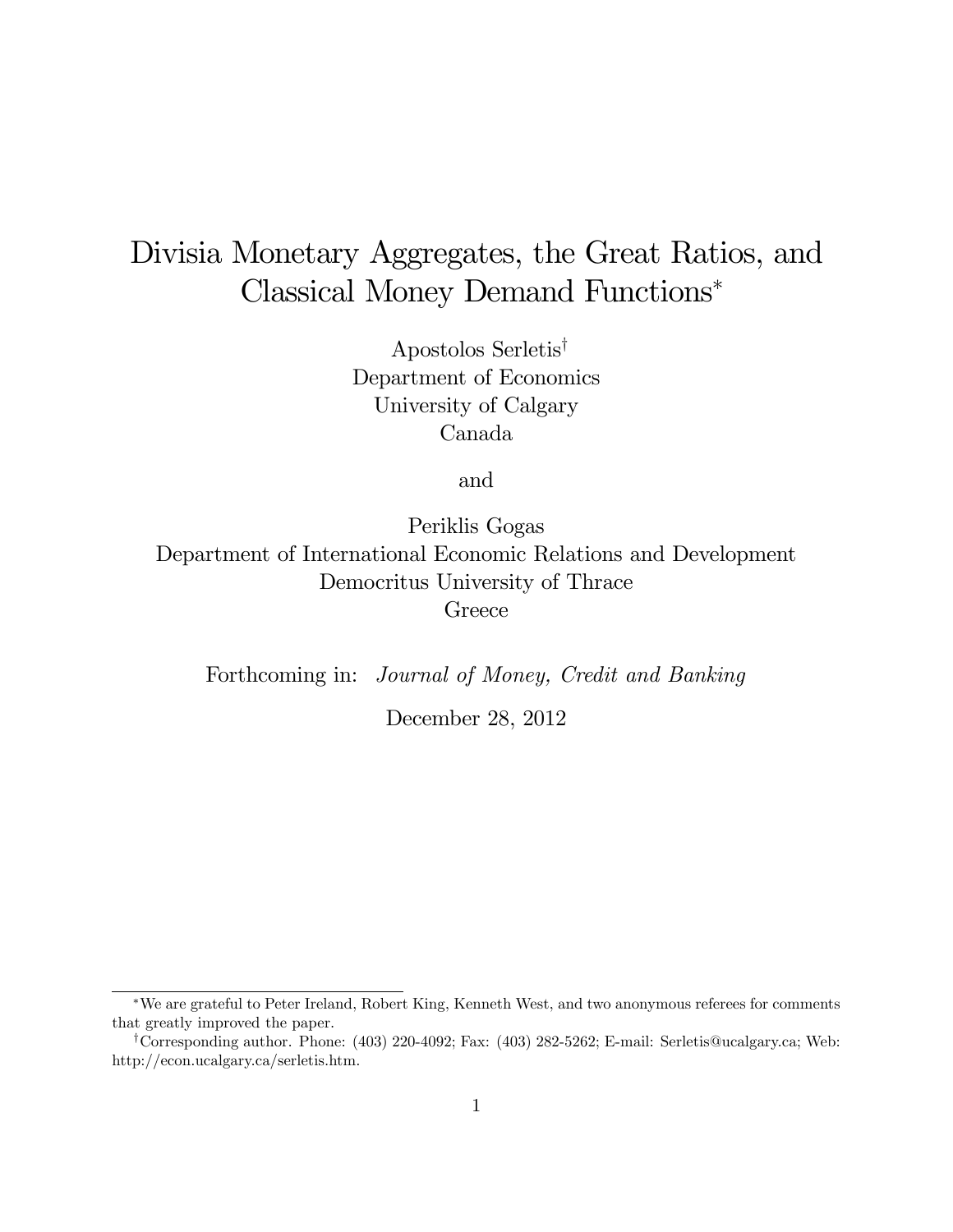#### Abstract:

King, Plosser, Stock, and Watson (1991) evaluate the empirical relevance of a class of real business cycle models with permanent productivity shocks by analyzing the stochastic trend properties of postwar U.S. macroeconomic data. They Önd a common stochastic trend in a three variable system that includes output, consumption, and investment, but the explanatory power of the common trend drops significantly when they add money balances and the nominal interest rate. In this paper we revisit the cointegration tests in the spirit of King et al. (1991), using improved monetary aggregates whose construction has been stimulated by the Barnett critique. We show that previous rejections of the balanced-growth hypothesis and classical money demand functions can be attributed to mis-measurement of the monetary aggregate.

JEL classification: C32, E52, E44.

Keywords: Divisia monetary aggregates; Balanced growth hypothesis; Money Demand.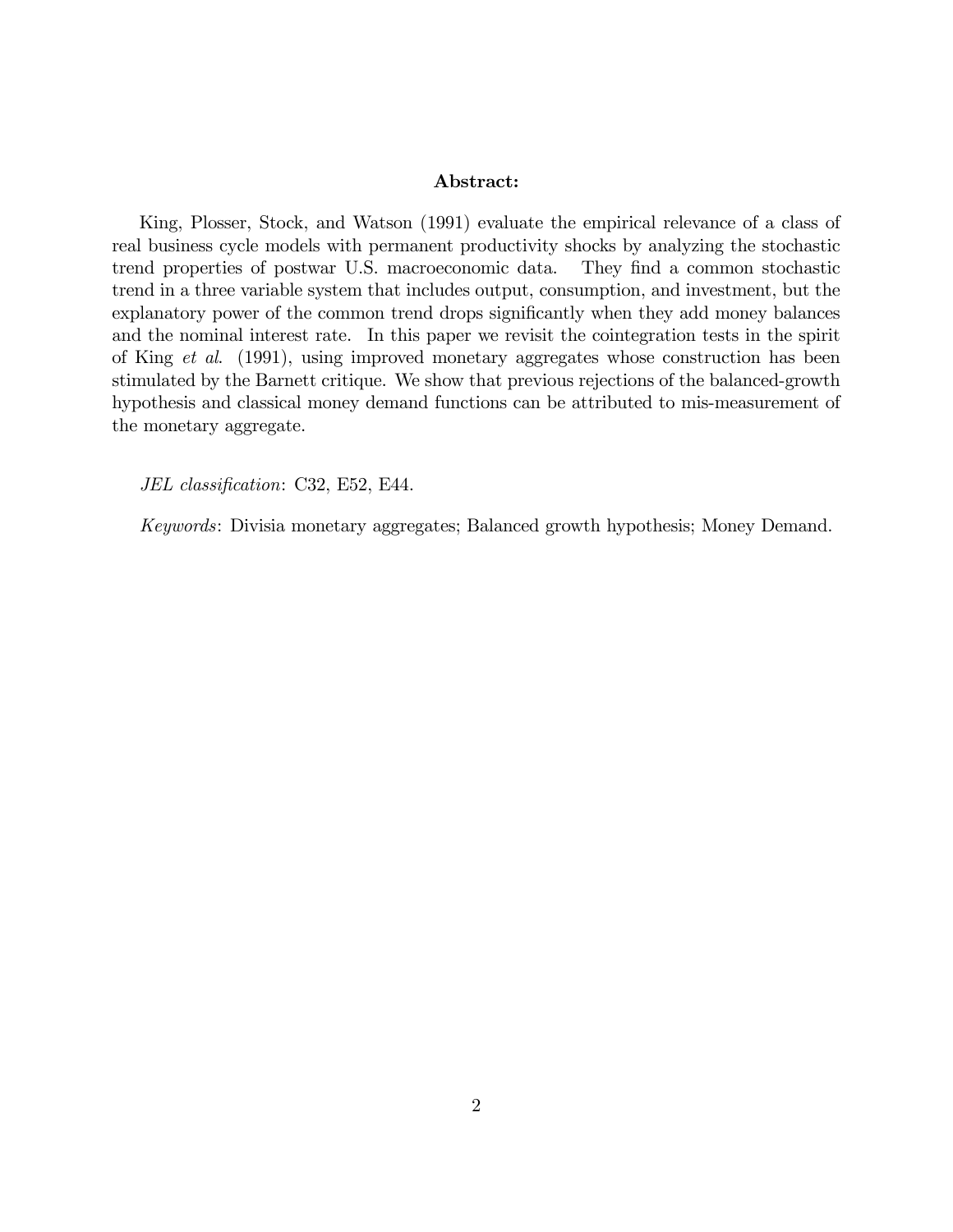#### 1 Introduction

King, Plosser, Stock, and Watson (1991) evaluate the empirical relevance of a class of real business cycle models with permanent productivity shocks by analyzing the stochastic trend properties of postwar U.S. macroeconomic data. They Önd a common stochastic trend in a three variable system that includes output, consumption, and investment, but the explanatory power of the common trend drops significantly when they add money balances and the nominal interest rate. In this paper we revisit the cointegration tests in the spirit of King et al. (1991), using improved monetary aggregates whose construction has been stimulated by the Barnett critique. We show that previous rejections of the balancedgrowth hypothesis and classical money demand functions can be attributed to monetary aggregation issues.

In doing so, we use the Federal Reserve's simple-sum monetary aggregates and the new Divisia monetary aggregates maintained within the Center of Financial Stability (CFS) program Advances in Monetary and Financial Measurement (AMFM), called CFS Divisia aggregates and documented in detail in Barnett et al. (2013). We make comparisons at the M1, M2M, M2, MZM, and ALL levels of monetary aggregation. Our sample extends from 1967:1 to 2011:3 that includes the increased volatility in money supply in the aftermath of the global financial crisis and the Great Recession.

The paper is organized as follows. Section 2 provides the theoretical background and considers empirical regularities relating to certain theoretical claims in the real business cycle literature and classical money demand literature. Section 3 discusses monetary aggregation issues. Section 4 presents the empirical results and provides a comparison between the simple-sum and Divisia methods of monetary aggregation. Section 5 addresses robustness issues and the final section concludes the paper.

### 2 Theoretical Foundations

Following King et al. (1991), let's consider the following simple real business cycle model. The single final good,  $Y_t$ , is produced via a constant-returns-to-scale Cobb-Douglas production function

$$
Y_t = \lambda_t K_t^{1-\theta} L_t^{\theta} \tag{1}
$$

where  $K_t$  is the predetermined capital stock, chosen in period  $t-1$ , and  $L_t$  is labor input in period t. Total factor productivity,  $\lambda_t$ , follows a logarithmic random walk

$$
\log(\lambda_t) = \mu_{\lambda} + \log(\lambda_{t-1}) + \xi_t \tag{2}
$$

where  $\mu_{\lambda}$  represents the average productivity growth rate and  $\xi_t$  is an independent and identically distributed process with mean zero and variance  $\sigma^2$ . In equation (2),  $\mu_{\lambda}$  +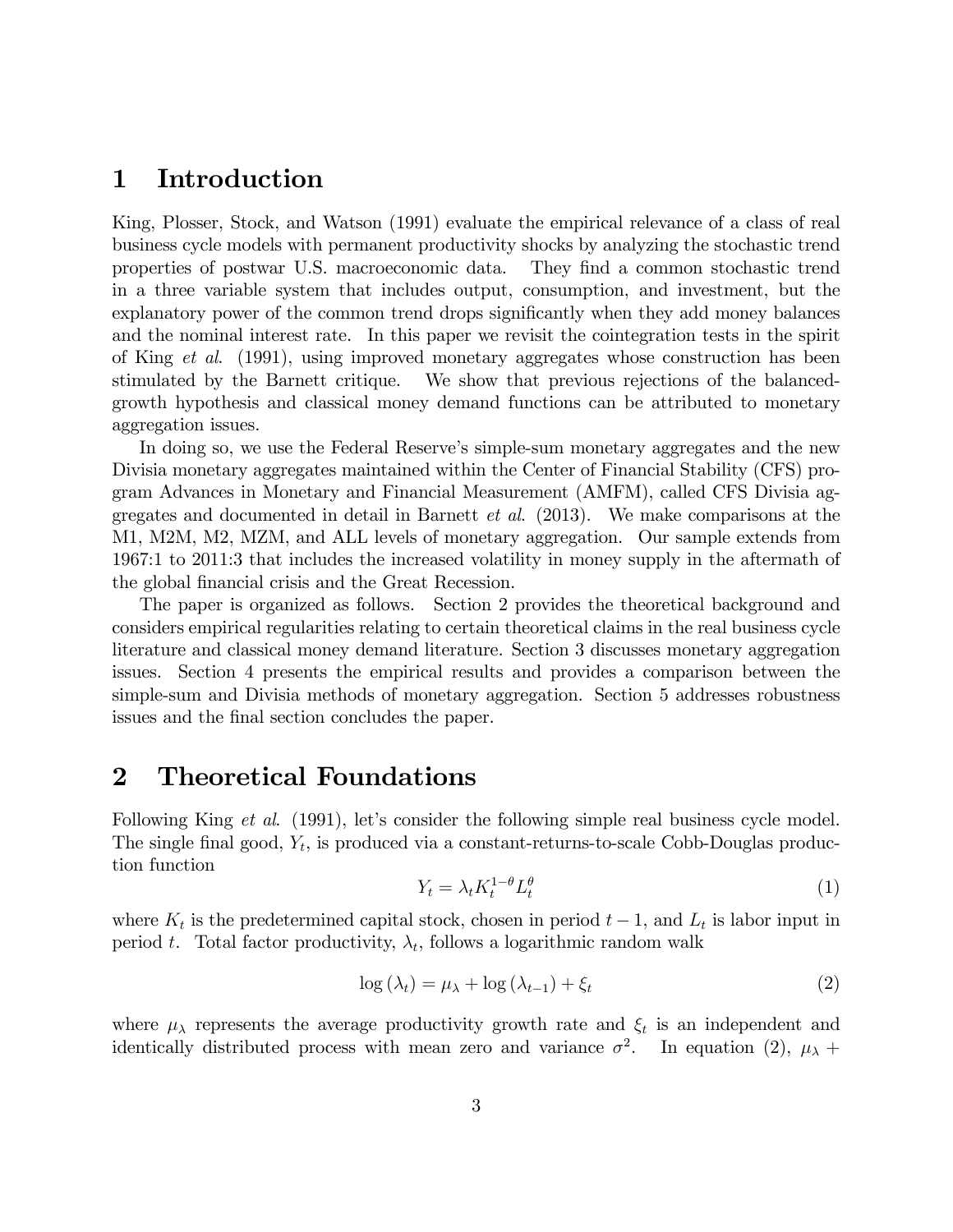$\log(\lambda_{t-1})$  represents the deterministic part of the productivity evolution and  $\xi_t$  represents the stochastic innovations (or shocks).

Under the assumption that the intertemporal elasticity of substitution in consumption is constant and independent of the level of consumption, the basic neoclassical growth model with deterministic trends implies that the two great ratios  $-$  the log output-consumption ratio and the log output-investment ratio  $\overline{a}$  are constant along the steady-state growth path, since the deterministic model's steady-state common growth rate is  $\mu_{\lambda}/\theta$ . With stochastic trends, however, there is a common stochastic trend  $\log(\lambda_t)/\theta$  with a growth rate of  $(\mu_{\lambda} + \xi_t)$  / $\theta$ , implying that the great ratios,  $c_t - y_t$  and  $i_t - y_t$ , become stationary stochastic processes – see King *et al.* (1988) for more details.

These theoretical results can be formulated as testable hypotheses in a cointegration framework. Let  $\mathbf{X}_t$  be the multivariate stochastic process consisting of the logarithms of real per capita consumption, investment, and output,  $\mathbf{X}_t = [c_t, i_t, y_t]$ . Each component of  $\mathbf{X}_t$  is integrated of order one [or I(1) in the terminology of Engle and Granger (1987)] – since productivity evolves as a random walk process. The balanced growth implication of this growth model with stochastic trends is that the differences  $c_t - y_t$  and  $i_t - y_t$  will be I(0) variables. Thus, there should be two cointegrating vectors,  $[1, 0, -1]$  and  $[0, 1, -1]$ .

If  $\mathbf{X}_t$  is augmented to include real per capita money balances,  $(m-p)_t$ , and the nominal interest rate,  $R_t$ , that is, if  $\mathbf{X}_t = [c_t, i_t, (m-p)_t, y_t, R_t]$ , and if  $(m-p)_t$  and  $R_t$  are each integrated of order one, then according to the theory we would expect to find three cointegrating vectors – the two great ratios,  $[1, 0, 0, -1, 0]$  and  $[0, 1, 0, -1, 0]$ , and the money demand relation,  $[0, 0, 1, \beta_y, \beta_R]$ . In fact, according to the theory we expect  $\beta_y = -1$  and  $\beta_R$  to be small and positive. These coefficients in the cointegrating vector imply a one-toone positive relation between real money balances and real output and a small but negative relation between real balances and the nominal rate of interest.

King *et al.* (1991) find a common stochastic trend in the three variable system that includes output, consumption, and investment for U.S. macroeconomic data. But the explanatory power of the common trend drops significantly when they add money balances and the nominal interest rate.

### 3 Monetary Aggregation Matters

The measure of the money supply used by King  $et \ al.$  (1991) is the official simple-sum M2 monetary aggregate (consisting of currency, demand deposits, and savings deposits). In this regard, Barnett (1980) argues that official simple-sum monetary aggregates, constructed by the Federal Reserve, produce an internal inconsistency between the implicit aggregation theory and the theory relevant to the models and policy within which the resulting data are nested and used. That incoherence has been called the Barnett Critique [see, for example, Chrystal and MacDonald (1994) and Belongia and Ireland (2013)], with emphasis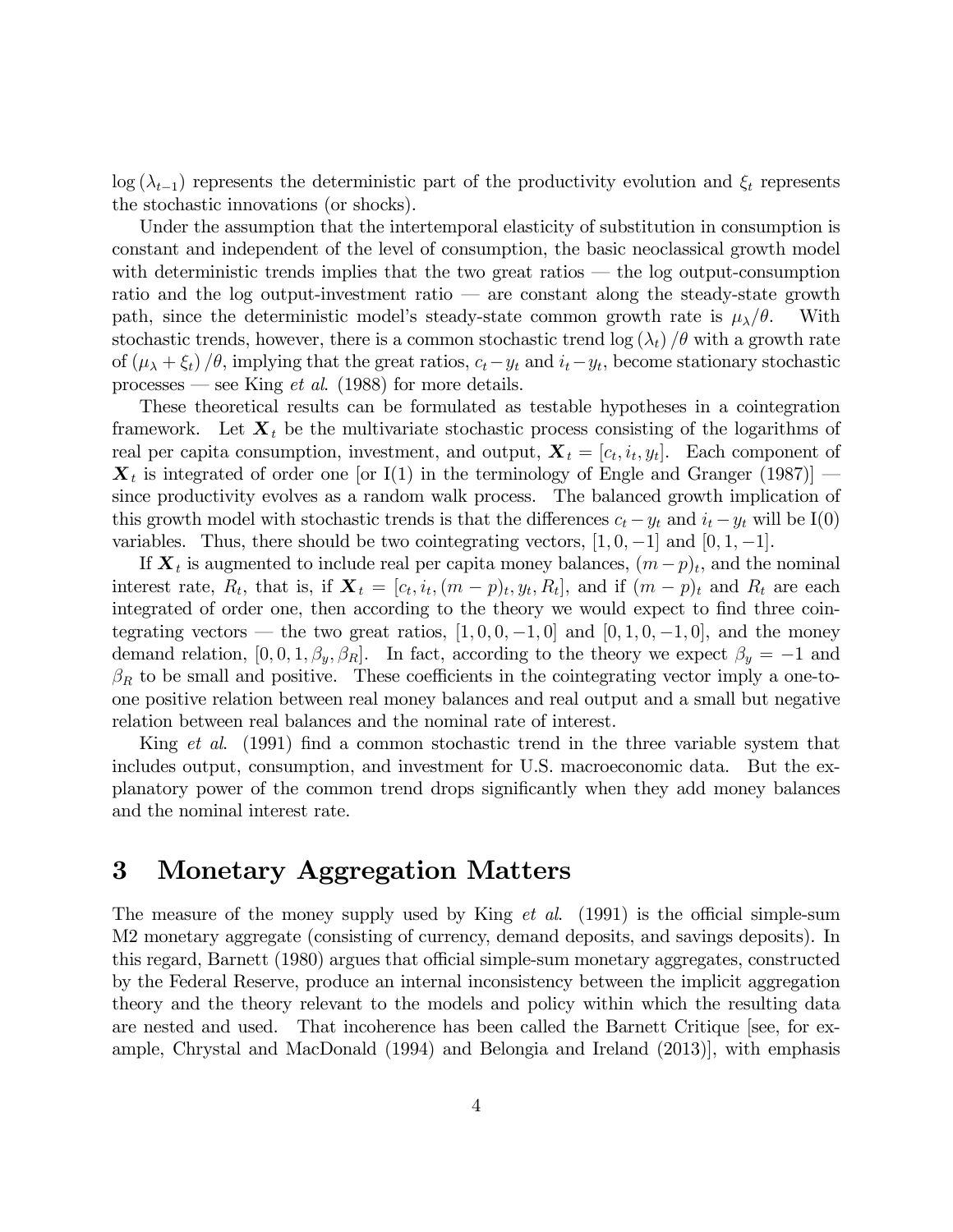on the resulting inference and policy errors and the induced appearances of function instability. Barnett (1980) applied economic aggregation and index number theory to construct monetary aggregates consistent with Diewert's (1976) class of superlative quantity index numbers. Barnett's monetary aggregates are Törnqvist-Theil discrete time Divisia quantity indices, named after Francois Divisia, who first proposed the continuous time index in 1925 for aggregating over goods; Barnett (1980) proved how the formula could be extended to include monetary assets.

To provide some perspective on the simple-sum and Divisia methods of monetary aggregation, in Figures 1 and 2 we provide graphical representations of the simple-sum and Divisia monetary aggregates at the M2 and ALL levels of aggregation, respectively. In particular, we plot quarter-to-quarter growth rates, using data over the period from 1967:1 to 2011:3, and the recent CFS Divisia series, documented in detail by Barnett et al. (2013). We also report the correlation coefficients between each simple-sum monetary aggregate and its CFS Divisia counterpart (in growth rates), for the full sample as well as for a restricted sample that excludes the 1983 peak. Shaded areas represent recessions. Clearly, the correlations are higher in the restricted sample and the Divisia monetary aggregates are very different from the simple-sum aggregates. We will show that these differences are of economic importance when we investigate the existence of a long-run money demand relationship in the following section.

#### 4 Empirical Evidence

In this section, we apply the Johansen (1988) maximum likelihood approach for estimating long-run equilibrium relations in multivariate vector autoregressive models. Our objective is to determine whether previous rejections of the balanced growth hypothesis and classical money demand theory can be attributed to mis-measurement of the monetary aggregate.

We start with a three-variable model containing real per capita money balances,  $m - p$ , real output y on a per capita basis, and the opportunity cost of holding money,  $R$ . The monetary series used are the simple-sum and CFS Divisia monetary aggregates at the M1, M2M, M2, MZM and ALL levels of aggregation and are transformed to real per capita money balances using the appropriate GNP deflator. We use private GNP as the output series and the 3-month Treasury-bill rate,  $R$ , as the opportunity cost for each of the simple-sum and Divisia monetary aggregates. All data are transformed to natural logs with the exception of the T-bill rate. Moreover, based on augmented Dickey and Fuller (1981) tests, Kwiatkowski et al.  $(1992)$  trend stationarity tests, and Elliot *et al.*  $(1996)$  point optimal tests, we find that all series are I(1). These results are not reported here but are available on request.

According to the theory, in this system we expect to find one cointegrating vector,  $[1,\beta_y,\beta_R]$ , which corresponds to the long-run money demand function. In fact, according to the theory we expect  $\beta_y = -1$  and  $\beta_R > 0$ . That is, real balances should be positively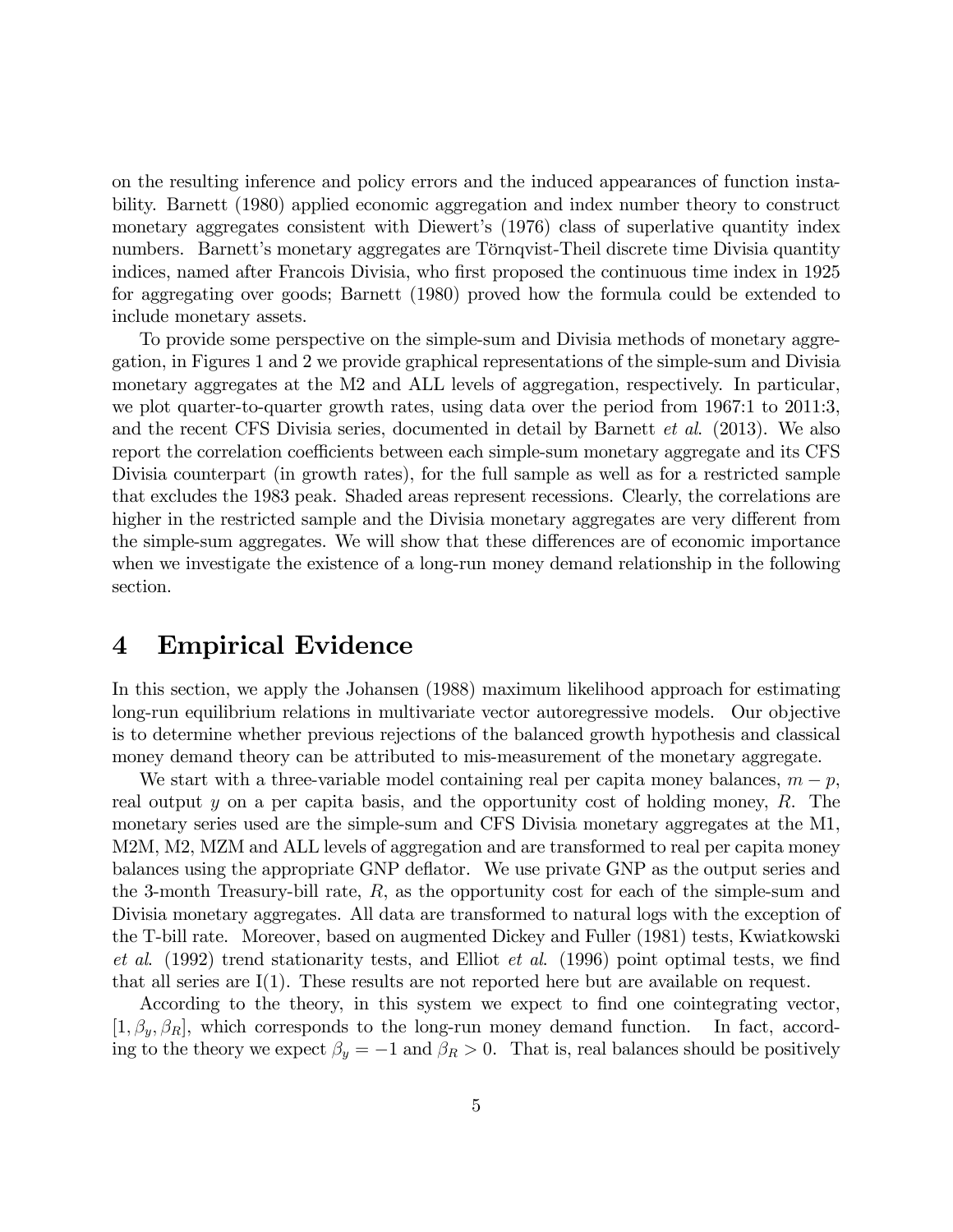related to income and negatively related to the opportunity cost of holding money. Table 1 reports the results of the Johansen maximum likelihood cointegration tests on a VAR with a lag length selected by the SIC. We also report tail areas of residual misspecification tests. In particular, J-B is the Jarque-Bera (1980) test statistic distributed as a  $\chi^2(2)$  under the null hypothesis of normality and LM is a multivariate test statistic distributed as a  $\chi^2$  with  $K^2$  degrees of freedom (where K is the number of endogenous variables in the VAR) under the null hypothesis of no serial correlation.

Two test statistics are used to test for the number of cointegrating vectors, the trace  $(\lambda_{\text{trace}})$  and maximum eigenvalue  $(\lambda_{\text{max}})$  test statistics, and are presented in Table 1. In the trace test the null hypothesis that there are at most  $r$  cointegrating vectors is tested against a general alternative whereas in the maximum eigenvalue test the alternative is explicit. Using 99% critical values, we see that the  $\lambda_{\text{trace}}$  and  $\lambda_{\text{max}}$  test statistics provide evidence of one cointegrating relation in the cases of the Sum M1 aggregate and the Divisia aggregates at the M1, M2M, M2, and MZM levels of aggregation. In Table 2, the restriction  $\beta = [1, -1, \beta_R]$ that identifies the money demand function is rejected for the Sum M1 monetary aggregate with a p-value of 0.000 and for the Divisia M1 aggregate with a p-value of 0.001. This restriction cannot be rejected for the Divisia aggregates at the M2M, M2, and MZM levels with p-values of 0.091, 0.239, and 0.043, respectively. Moreover, we get  $\beta_R > 0$  with all the aggregates, consistent with what is expected according to the theory.

We now turn to the multivariate stochastic process,  $\mathbf{X}_t = [c_t, i_t, (m-p)_t, y_t, R_t]$  that includes five variables. The variables  $m - p$ , y, and R are defined as in the three-variable system and  $c$  and  $i$  are logged real per capita personal consumption expenditure and private fixed investment, respectively. According to the theory, in this system we expect to find three cointegrating vectors,  $\beta_1 = [1, 0, 0, -1, 0]$  and  $\beta_2 = [0, 1, 0, -1, 0]$  that correspond to the consumption-output and investment-output great ratios and  $\beta_3 = [0, 0, 1, -1, \beta_R]$ , the money demand function. The results of the Johansen maximum likelihood cointegration The results of the Johansen maximum likelihood cointegration. tests are reported in Table 3. According to the  $\lambda_{\text{trace}}$  and  $\lambda_{\text{max}}$  test statistics at the 99% confidence level, we cannot reject the null hypothesis of one cointegrating vector with the Sum M1, Sum M2M, Sum MZM, and Sum ALL monetary aggregates. We cannot reject the null of two cointegrating vectors with the Divisia monetary aggregates at the M1 and M2M levels. Finally, the null of three cointegrating relations cannot be rejected in the case of the Divisia aggregates at the M2, MZM, and ALL levels of aggregation.

The next step is to identify the cointegrating vectors in the systems for which the Johansen maximum likelihood cointegration test provided evidence of one or more cointegrating vectors. Clearly, the evidence in support of one or two cointegrating vectors does not provide any direction as to which one of the three vectors expected by economic theory are picked up by the Johansen procedure. In Table 4, we test the over-identifying restrictions on the corresponding VAR for the existence of each of the three cointegrating vectors separately and provide the respective probabilities in the last column. The restrictions that identify the consumption-output and investment-output great ratios and the money demand function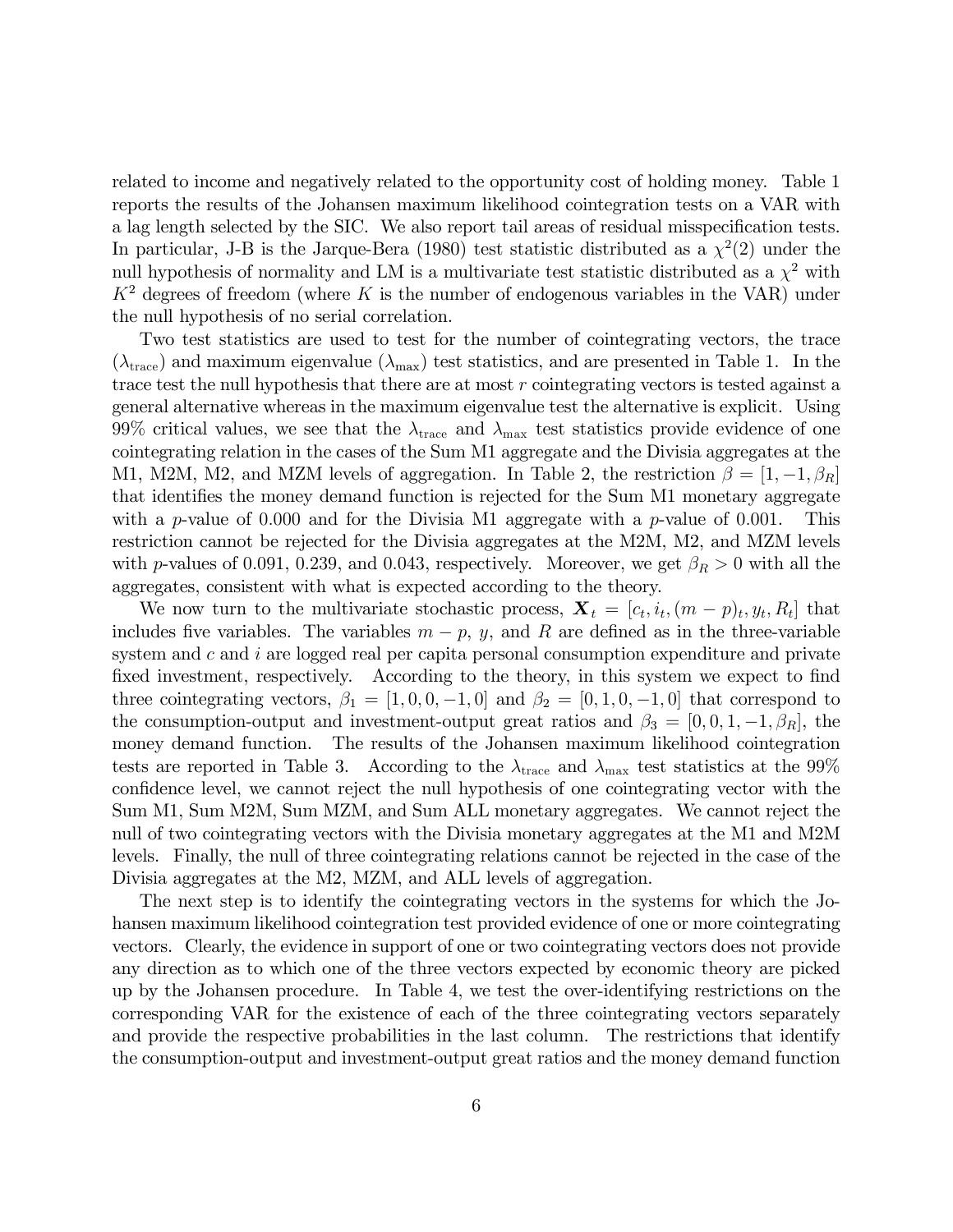are rejected for all the simple-sum monetary aggregates and the Divisia aggregates at the M1 and ALL levels of aggregation.

With the Divisia aggregates at the M2M, M2, and MZM levels of aggregation, we cannot reject the consumption-output great ratio and the money demand function. The  $i-y$  ratio, nonetheless is not identified. Moreover, all the coefficients on the opportunity cost variable have the correct sign. In fact, in the case of the Divisia M2M, M2, and MZM aggregates we also cannot reject the joint restriction that identifies both the consumption-output ratio and the money demand function with  $p$ -values of 0.243, 0.192, and 0.054, respectively. Thus, our data provide evidence that simultaneously identifies the consumption-output great ratio and the money demand function when the Divisia monetary aggregates are used at the M2M, M2, and MZM levels of aggregation. We also identify the consumption-output great ratio and the money demand function when the Divisia MZM aggregate is used.

It is to be noted that in this paper we do not report evidence using the St. Louis Fed's Divisia monetary aggregates, called MSI (monetary services indices), the new vintage of which is documented in Anderson and Jones (2011). In fact, we get qualitatively similar but weaker results when we use the MSI Divisia aggregates instead of the CFS Divisia monetary aggregates. These results are available on request. See also Serletis *et al.*  $(2013)$  for a comparison among the simple-sum, CFS Divisia, and MSI Divisia monetary aggregates at the M1, M2M, M2, MZM, and ALL levels of monetary aggregation.

#### 5 Robustness

Our results for investment provide little support for the balanced growth hypothesis in our updated data set, in contrast to the original work by King  $et \ al.$  (1991). In this regard, Whelan (2005), building on earlier work by Whelan (2003), argues this could reflect the fact that investment-specific technological change over the past 20 years has led to a noticeable decline in the relative price of investment, which has implied that real investment has grown at a sharply faster rate than real consumption (or the output aggregate) even though nominal shares of consumption and investment in output have remained fairly stable. If this is the case, the investment relative price decline is reflected in the nominal amounts of investment, consumption and output, but not in the real prices as the process of deflating the variables with the same average price index alters the relative time series dynamics of the variables. In fact, Whelan (2005) puts forward an alternative balanced growth hypothesis, which is that the ratio of nominal consumption to nominal investment is stationary. He tests this hypothesis and presents evidence that this hypothesis is consistent with U.S. macroeconomic data.

To investigate the robustness of our results and test Whelanís (2005) alternative balanced growth hypothesis, we rerun our five-variable system, using nominal consumption, investment, output, and money balances. Imposing the restriction  $\beta_1 = [1, -1, 0, 0, 0]$  that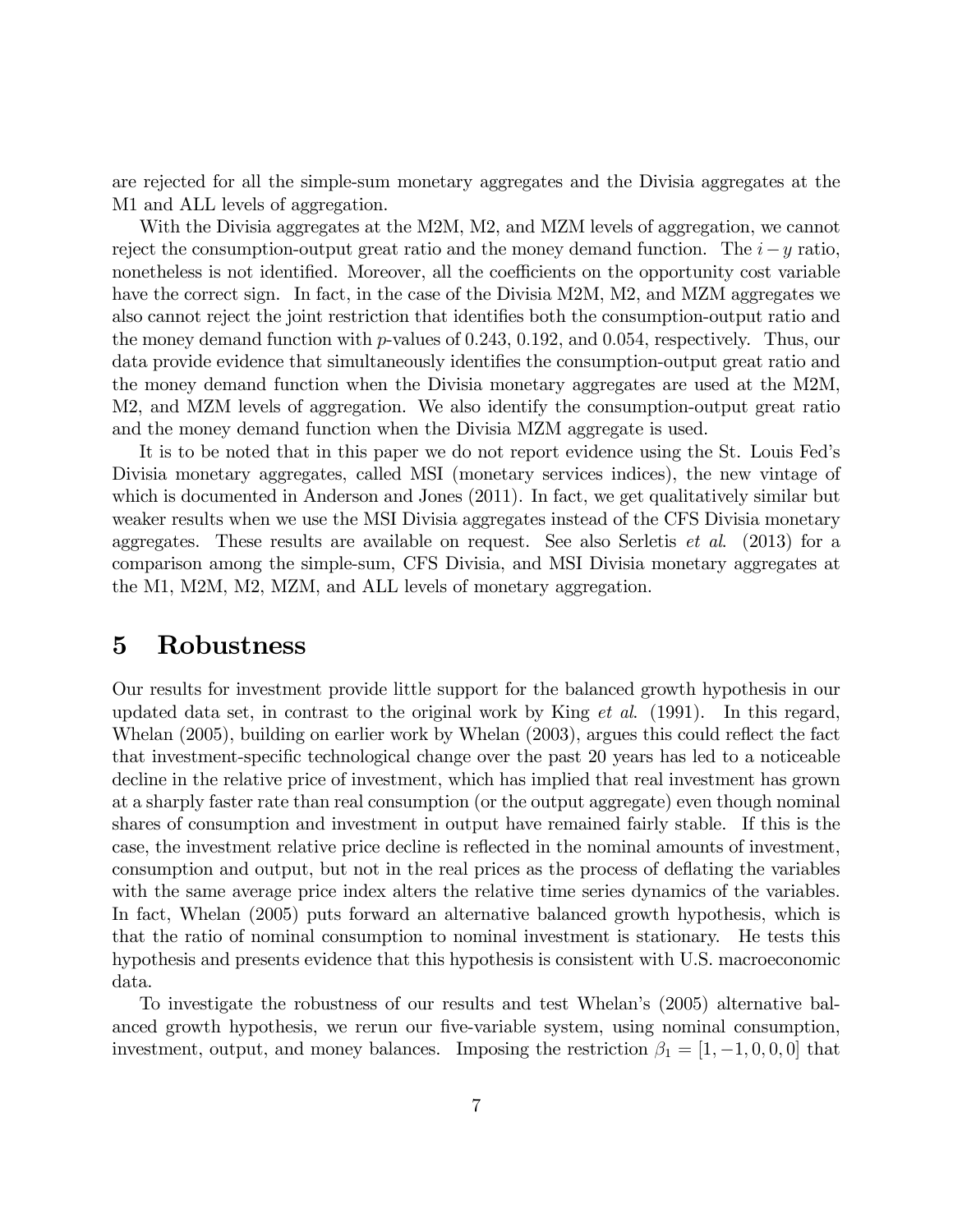identifies Whelan's (2005) nominal consumption-investment ratio in the five-variable system, we strongly rejected it for all simple-sum and Divisia monetary aggregates. Finally, the restriction that identifies the money demand function is rejected for all simple sum aggregates. We cannot reject the money demand function for all the Divisia aggregates.

In this regard, Ahmed and Rogers (2000), also following closely King *et al.* (1991) use annual U.S. data (over the period from 1889 to 1995) to investigate the relationship between inflation and the great ratios, in an attempt to address a number of theoretical results in the monetary optimal growth literature including the Tobin (1965) effect and the Sidrauski (1967) monetary superneutrality result and the Fisherian link between the nominal interest rate and the inflation rate. They find evidence of a positive Tobin effect that is equivalently regarded as evidence against the Fisher effect. Their evidence regarding the presence of a Tobin effect is inconsistent with a large part of the empirical literature on the neutrality and superneutrality of money, including Fisher and Seater (1993), King and Watson (1997), and Serletis and Koustas (1998); although their result regarding the Fisherian link is consistent with most of the empirical literature on the Fisher effect  $\sim$  see, for example, Koustas and Serletis (1999). Moreover, their results are inconsistent with a variety of monetary optimal growth models, and as Ahmed and Rogers (2000, p. 29) put it, "our empirical approach does not tell us the exact mechanism that generates a Tobin-effect and we leave this as an open question."

More recently, however, Rappach (2003) and Gillman and Nakov (2003) also report results in support of the Tobin effect of inflation. Also, Gillman and Kejak (2011) calibrate a monetary model of endogenous growth and show that in a balanced growth path equilibrium, inflation lowers the great ratios, as found by Ahmed and Rogers (2000), when the monetary framework is a Stockman (1981)-type cash-in-advance constraint applied only to the purchases of consumption goods. They also show that when the cash-in-advance constraint applies to purchases of consumption as well as investment, the inflation tax falls on investment as well as consumption, and the investment-output great ratio falls on the balanced growth path with a higher stationary monetary growth rate. Regarding inflation rates within our sample, we note that the Federal Reserve began fighting inflation in 1979 by reducing the growth rate of the money supply. In fact, under Volcker's leadership, the inflation rate was reduced from more than  $11\%$  in 1979 to 6% in 1982, and the inflation rate has generally remained below  $5\%$  ever since. Thus, we cannot explain the nonstationarity of the investment-output great ratio by an increase in the average money supply growth rate and we leave this as an open question.

### 6 Conclusion

We have tested the balanced growth hypothesis and classical money demand theory in the context of a multivariate stochastic process consisting of the logarithms of real per capita con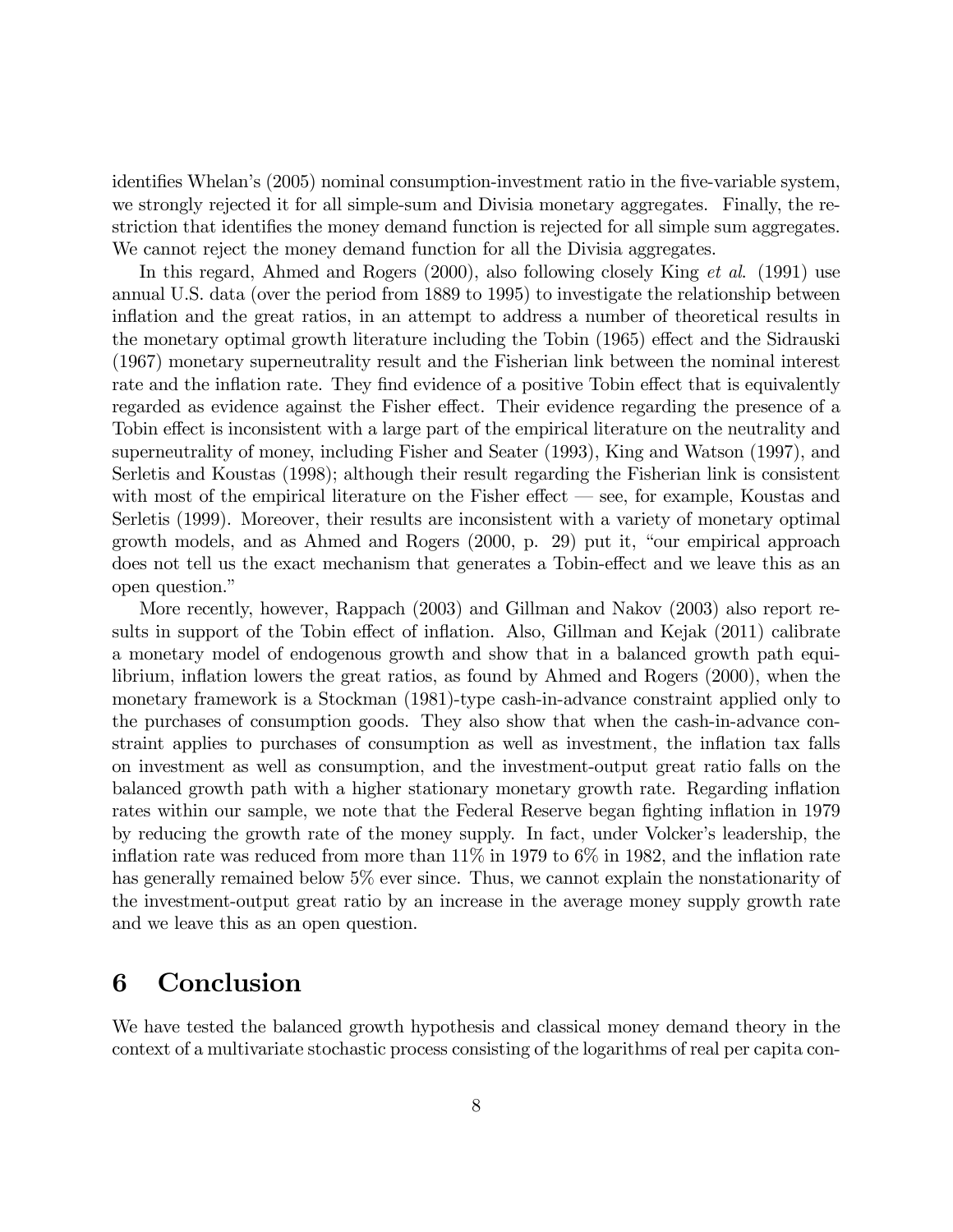sumption, investment, money balances, output, and the opportunity cost of holding money. In doing so, we have made comparisons among traditional simple-sum monetary aggregates and the Divisia monetary aggregates recently produced within the Center of Financial Stability (CFS) program, Advances in Monetary and Financial Measurement (AMFM). We provide evidence that simultaneously identifies the consumption-output great ratio and the money demand function when CFS Divisia monetary aggregates are used, but we do not find convincing evidence of a stationary investment-output great ratio.

Our improved results concerning the empirical validity of the long-run relationship between major real and nominal macro variables provide a confirmation that Divisia monetary aggregates can and should play an important role in monetary growth theory and money demand theory. Although we are not able to nail down the choice of the specific level of aggregation for the monetary aggregate, our results suggest answers to this question and also to a number of questions raised over previous studies of the role of money in the economy. Most important is the idea that a meaningful comparison of alternative monetary aggregates requires the discovery of the structure of preferences over monetary assets by testing for weakly separable subgroupings. The typical applied study starts from a structure specified a priori and never exploits the sample to find other groupings of monetary assets consistent with the optimizing behavior of the representative economic agent. We believe that separability-based Divisia measures of money, using the new Center for Financial Stability quantity and user cost component data, will improve our understanding of how money a§ects the economy, as noted by Barnett (1982) and investigated (among others) by Serletis (1991).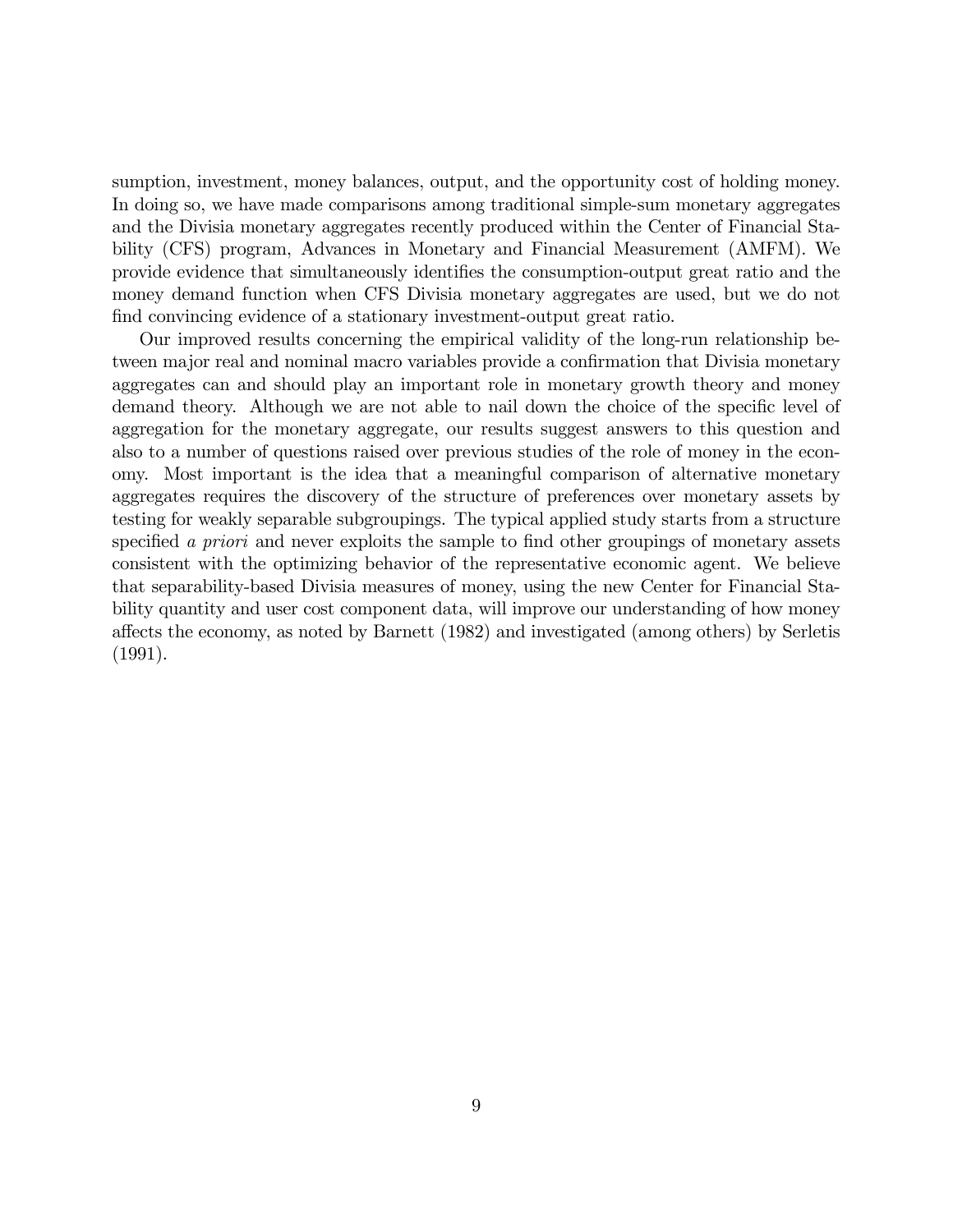#### References

- [1] Ahmed, S. and J.H. Rogers. "Inflation and the Great Ratios: Long Term Evidence from the U.S." Journal of Monetary Economics  $45$  (2000), 3-35.
- [2] Anderson, R.G. and B.E. Jones. "A Comprehensive Revision of the U.S. Monetary Services (Divisia) Indexes for the United States." Federal Reserve Bank of St. Louis  $Review$  September/October  $(2011)$ , 325-359.
- [3] Barnett, W.A. "Economic Monetary Aggregates: An Application of Index Number and Aggregation Theory." *Journal of Econometrics* 14 (1980), 11-48.
- [4] Barnett, W.A. "The Optimal Level of Monetary Aggregation." Journal of Money, Credit and Banking 14 (1982), 687-710.
- [5] Barnett, W.A., J. Liu, R.S. Mattson, and J. van den Noort. "The New CFS Divisia Monetary Aggregates: Design, Construction, and Data Sources." Open Economies Review (forthcoming,  $2013$ ).
- [6] Belongia, M.T. and P.N. Ireland. "The Barnett Critique After Three Decades: A New Keynesian Analysis." *Journal of Econometrics* (forthcoming, 2013).
- [7] Chrystal, K.A. and R. MacDonald. "Empirical Evidence on the Recent Behavior and Usefulness of Simple-Sum and Weighted Measures of the Money Stock." Federal Reserve Bank of St. Louis Review 76 (1994), 73-109.
- [8] Dickey, D.A. and W.A. Fuller. "Likelihood Ratio Tests for Autoregressive Time Series with a Unit Root." *Econometrica* 49 (1981), 1057-1072.
- [9] Diewert, W.E. "Exact and Superlative Index Numbers." Journal of Econometrics 4  $(1976), 115-145.$
- [10] Elliot, G., T.J. Rothenberg, and J.H. Stock. "Efficient Tests for an Autoregressive Unit Root." Econometrica 64 (1996), 813-836.
- [11] Engle, R.F. and C.W. Granger. "Cointegration and Error Correction: Representation, Estimation and Testing." *Econometrica* 55 (1987), 251-276.
- [12] Fisher, M. and J. Seater. "Long-Run Neutrality and Superneutrality in an ARIMA Framework." American Economic Review 83 (1993), 402-415.
- [13] Gillman, M. and M. Kejak. "Inflation, Investment and Growth: a Money and Banking Approach." *Economica* 78 (2011), 260-282.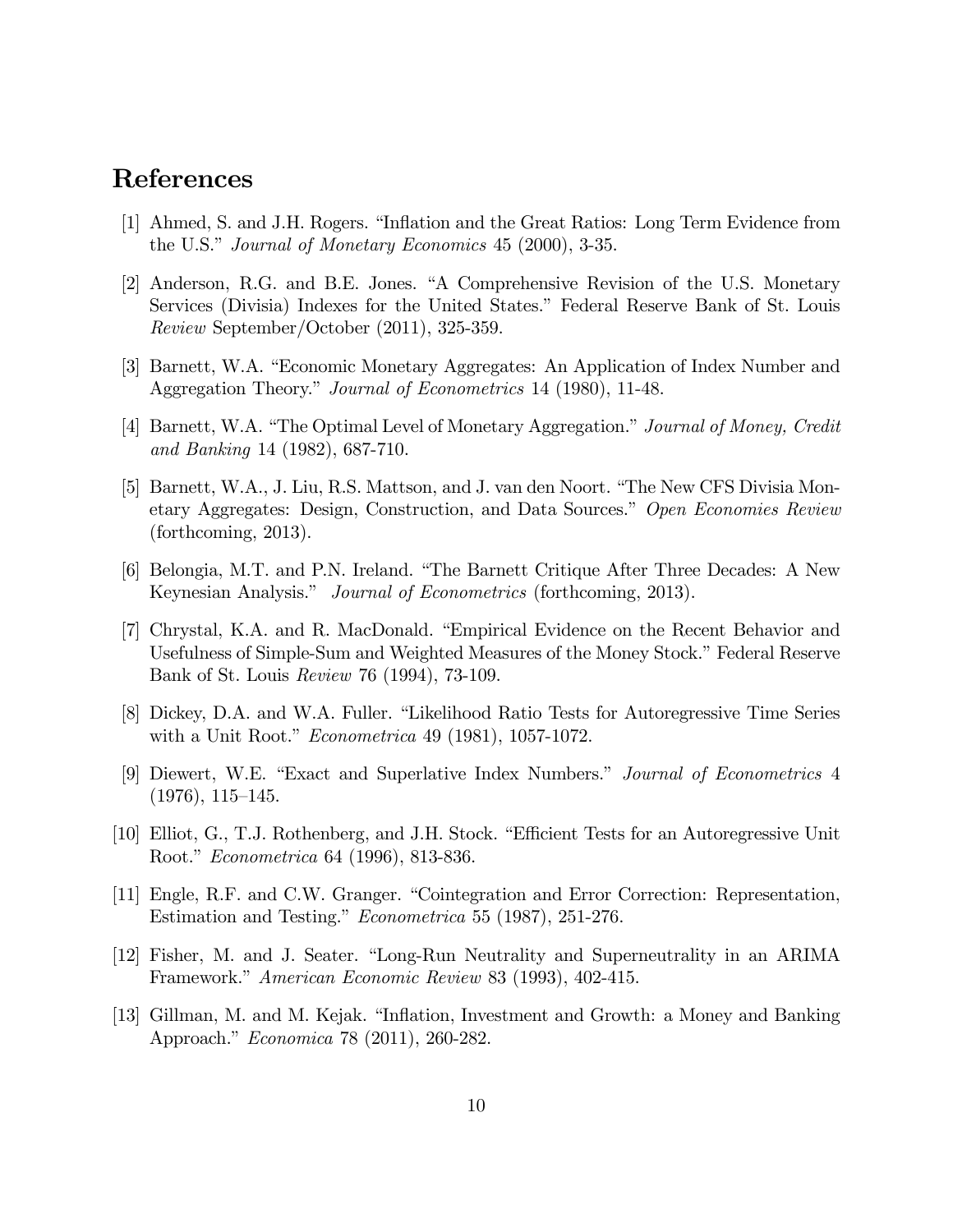- [14] Gillman, M. and A. Nakov. "A Revised Tobin Effect from Inflation: Relative Input Price and Capital Ratio Realignments, USA and UK, 1959-1999." Economica 70 (2003), 439-450.
- [15] Jarque, C.M. and A.K. Bera. "Efficient Tests for Normality, Homoscedasticity, and Serial Independence of Regression Residuals." Economics Letters 6 (1980), 255-259.
- [16] Johansen, S. "Statistical Analysis of Cointegrated Vectors." Journal of Economic Dynamics and Control 12 (1988), 231-254.
- [17] King, R.G. and M. Watson. "Testing Long-Run Neutrality." Federal Reserve Bank of Richmond Economic Quarterly 83 (1997), 69-101.
- [18] King, R.G., C.I. Plosser, and S.T. Rebelo. "Production, Growth and Business Cycles: I. The Basic Neoclassical Model." Journal of Monetary Economics 21 (1988), 195-232.
- [19] King, R.G., C.I. Plosser, J.H. Stock, and M.W. Watson. "Stochastic Trends and Economic Fluctuations." American Economic Review 81 (1991), 819-840.
- [20] Koustas, Z. and A. Serletis. "On the Fisher Effect." Journal of Monetary Economics 44  $(1999), 105-30.$
- [21] Kwiatkowski, D., P.C.B. Phillips, P. Schmidt, and Y. Shin. "Testing the Null Hypothesis of Stationarity Against the Alternative of a Unit Root." Journal of Econometrics 54  $(1992), 159-178.$
- [22] Rappach, D. "International Evidence on the Long-Run Impact of Inflation." Journal of Money, Credit and Banking 35 (2003), 23-48.
- [23] Serletis, A. "The Demand for Divisia M1, M2, and M3 in the United States: A Dynamic Flexible Demand System." Journal of Money, Credit and Banking 23 (1991), 35-52.
- [24] Serletis, A. and Z. Koustas. "International Evidence on the Neutrality of Money." Journal of Money, Credit and Banking 30 (1998), 1-25.
- [25] Serletis, A., K. Istiak, and P. Gogas. "Interest Rates, Leverage, and Money." Open *Economies Review* (forthcoming, 2013).
- [26] Sidrauski, M. "Rational Choice and Patterns of Growth in a Monetary Economy." American Economic Review 57 (1967), 534-544.
- [27] Stockman, A.C. "Anticipated Inflation and the Capital Stock in a Cash-in-Advance Economy." Journal of Monetary Economics 8 (1981), 387–93.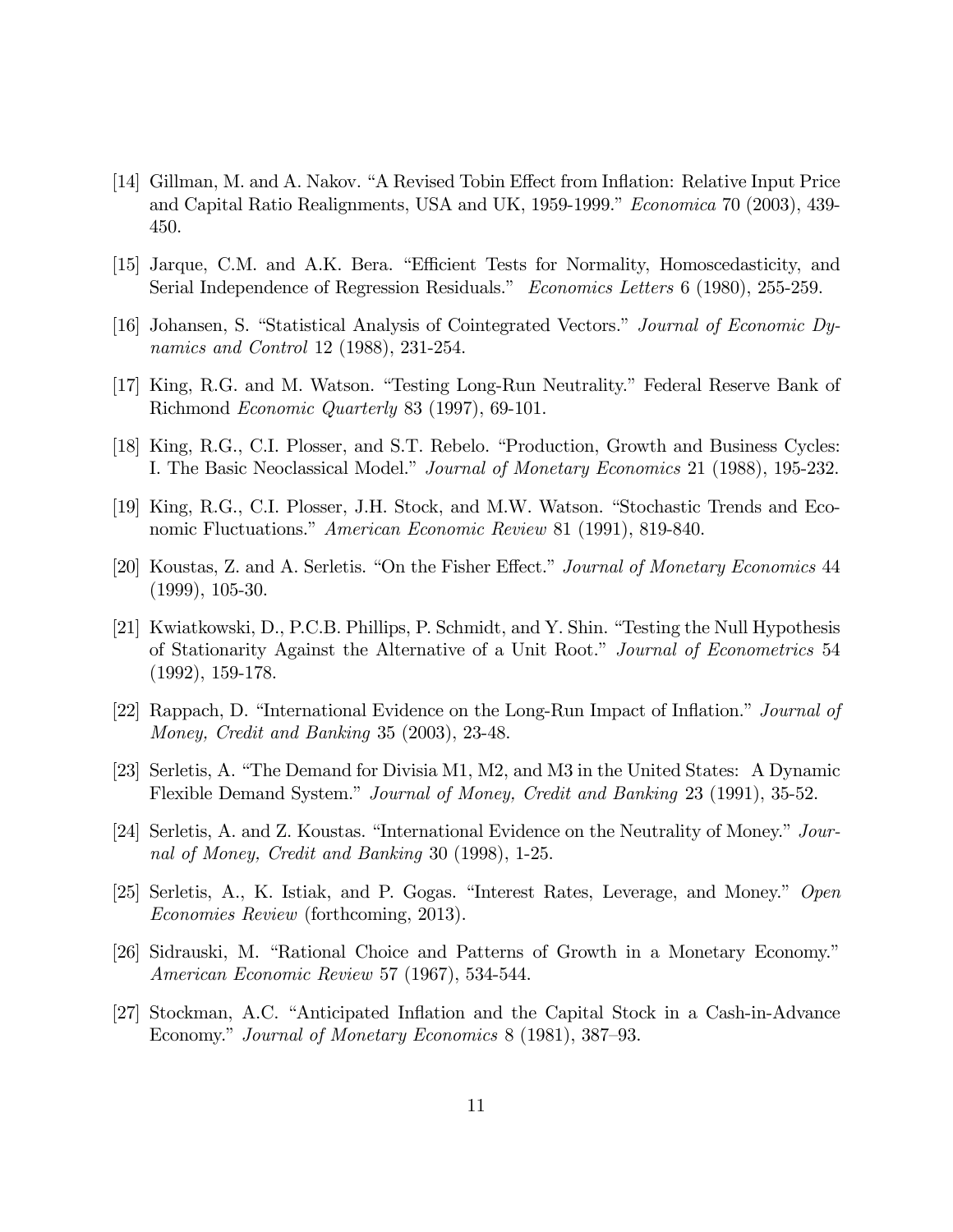- [28] Tobin, J. "Money and Economic Growth."  $Econometrica$  33 (1965), 671-684.
- [29] Whelan, K. "A Two-Sector Approach to Modeling U.S. NIPA Data." Journal of Money, Credit and Banking 35 (2003), 627-656.
- [30] Whelan, K. "New Evidence on Balanced Growth, Stochastic Trends, and Economic Fluctuations.î Central Bank and Financial Services Authority of Ireland Working Paper (July 2005).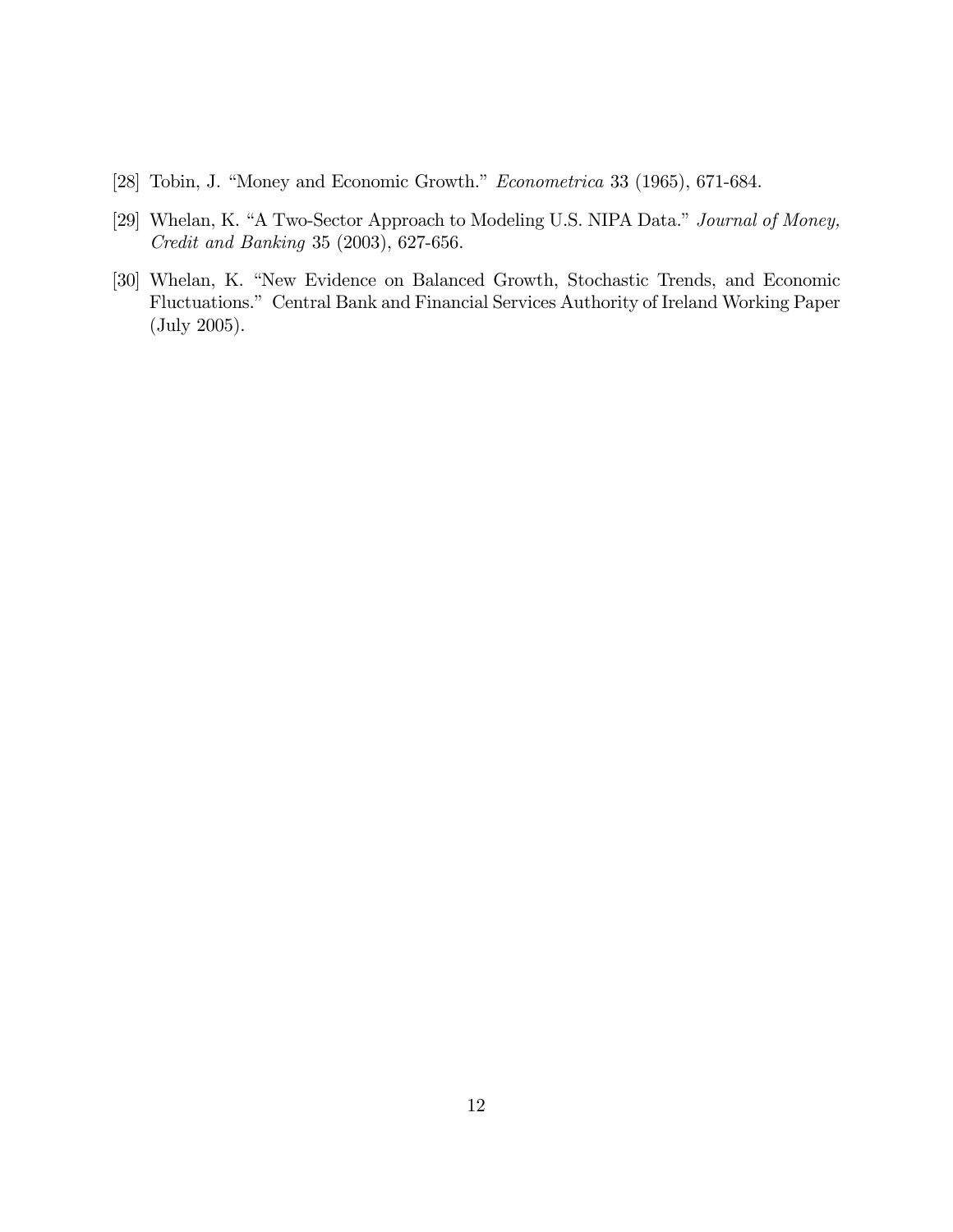

### **Figure 1. M2 Monetary Aggregate Growth Rates**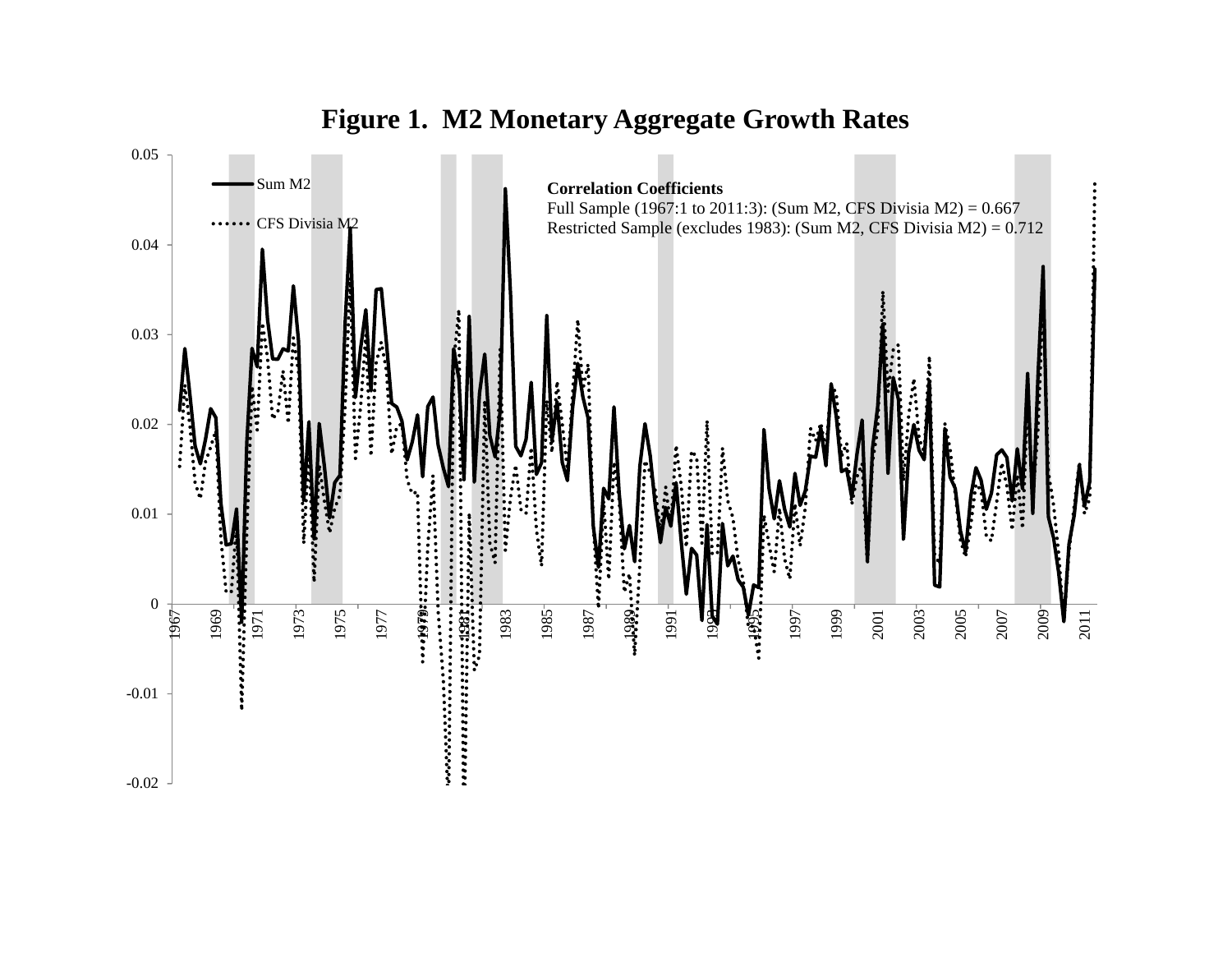

## **Figure 2. ALL Monetary Aggregate Growth Rates**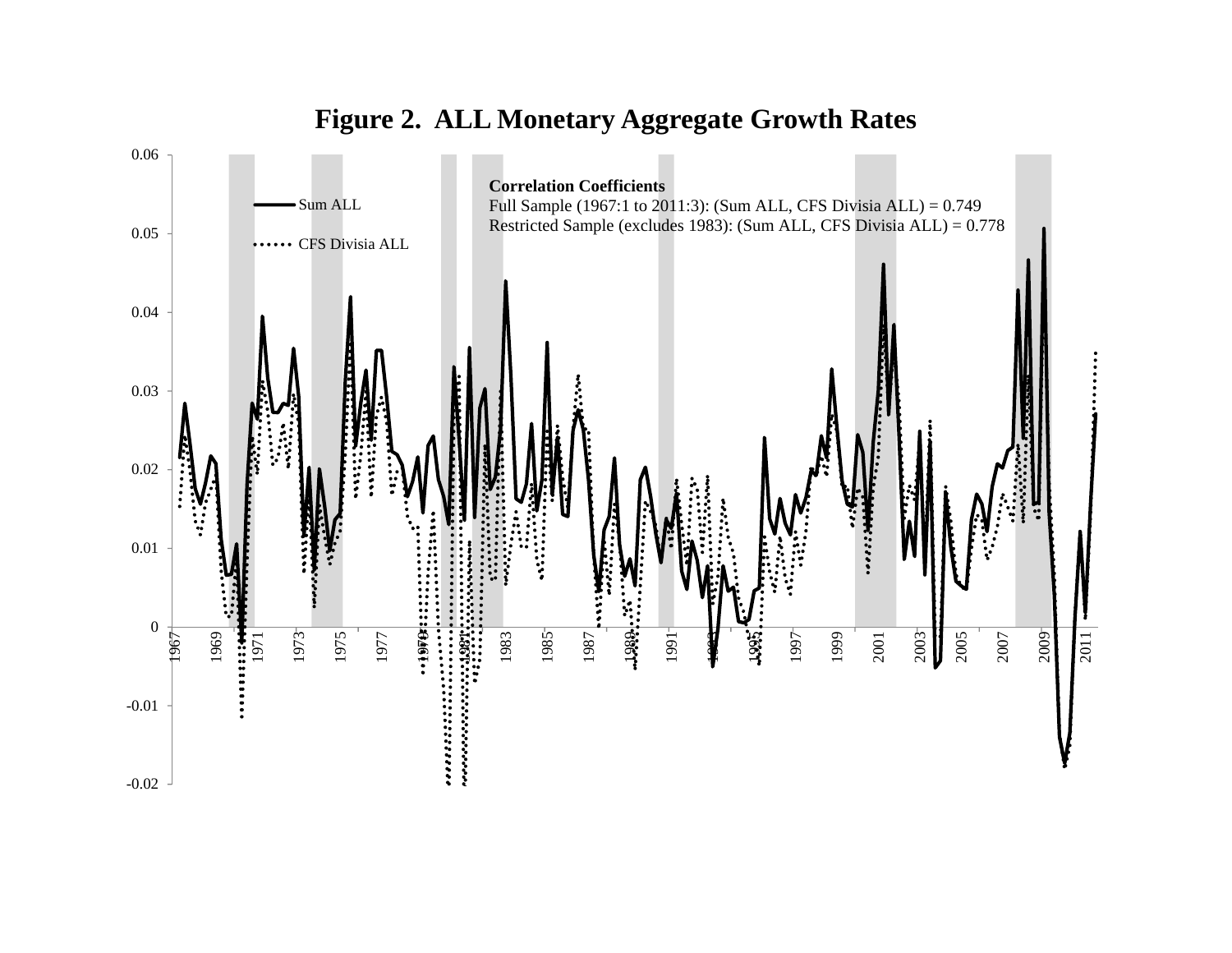|                         |                |       |          |                                                           | Cointegration tests                         |                                   | Coint.           |
|-------------------------|----------------|-------|----------|-----------------------------------------------------------|---------------------------------------------|-----------------------------------|------------------|
| System                  | VAR lag        | $J-B$ | LM test  | Null                                                      | $\lambda_{\text{trace}}$                    | $\lambda_{\rm max}$               | vectors          |
| Sum M1, $y, R$          | $\,2$          | .000  | $.130\,$ | $r = 0$<br>$r\leq 1$                                      | $.010**$<br>$.374\,$                        | $.008***$<br>$.364\,$             | $\,1\,$          |
| Sum M2M, $y, R$         | $\,2$          | .000  | .022     | $r\leq 2$<br>$r = 0$                                      | $.383\,$<br>.236                            | .383<br>.389                      | $\boldsymbol{0}$ |
|                         |                |       |          | $r\leq 1$<br>$r\leq 2$                                    | $.321\,$<br>$.560\,$                        | .273<br>$.560\,$                  |                  |
| Sum $M2, y, R$          | $\sqrt{2}$     | .000  | $.265\,$ | $r=0$<br>$r\leq 1$<br>$r\leq 2$                           | $.951\,$<br>$.997\,$<br>$.725\,$            | .782<br>$.996\,$<br>.725          | $\boldsymbol{0}$ |
| Sum MZM, $y, R$         | $\,2$          | .000  | $.035\,$ | $\boldsymbol{r}=\boldsymbol{0}$<br>$r\leq 1$<br>$r\leq 2$ | $.072^{\ast}$<br>$.363\,$<br>$.676\,$       | $.087*$<br>$.299\,$<br>$.676\,$   | $\boldsymbol{0}$ |
| Sum ALL, $y, R$         | $\sqrt{2}$     | .000  | $.244\,$ | $r=0$<br>$r\leq 1$<br>$r\leq 2$                           | $.523\,$<br>$.787\,$<br>$.770\,$            | .417<br>.728<br>.770              | $\boldsymbol{0}$ |
| CFS Divisia M1, $y, R$  | $\sqrt{2}$     | .000  | .140     | $r = 0$<br>$r\leq 1$<br>$r\leq 2$                         | $.001***$<br>$.183\,$<br>$.073\,$           | $.001***$<br>$.351\,$<br>.073     | $\mathbf{1}$     |
| CFS Divisia M2M, $y, R$ | $\overline{2}$ | .000  | .008     | $r = 0$<br>$r\leq 1$<br>$r\leq 2$                         | $.000***$<br>$.066*$<br>$.033^{\ast\ast}$   | $.000***$<br>.201<br>$.033\,$     | $\mathbf{1}$     |
| CFS Divisia M2, $y, R$  | $\sqrt{2}$     | .000  | $.021\,$ | $\boldsymbol{r}=\boldsymbol{0}$<br>$r\leq 1$<br>$r\leq 2$ | $.001***$<br>$.059*$<br>$.034**$            | $.007***$<br>$.180\,$<br>$.034**$ | $\mathbf{1}$     |
| CFS Divisia MZM, $y, R$ | $\sqrt{2}$     | .000  | $.020\,$ | $\boldsymbol{r}=\boldsymbol{0}$<br>$r\leq 1$<br>$r\leq 2$ | $.003***$<br>$.062^{\ast}$<br>$.050^{\ast}$ | $.016***$<br>.153<br>$.050*$      | $\mathbf{1}$     |
| CFS Divisia ALL, $y, R$ | $\sqrt{2}$     | .000  | $.038\,$ | $r=0$<br>$r\leq 1$<br>$r\leq 2$                           | $.045***$<br>$.114\,$<br>$.044*$            | $.162\,$<br>$.288\,$<br>$.044*$   | $\boldsymbol{0}$ |

*Notes*: \*, \*\*, and \*\*\* indicate rejection at the  $10\%$ ,  $5\%$ , and  $1\%$  levels, respectively. Cointegration tests in the 3-variable system including a monetary aggregate and output in real per capita terms and the interest rate, for the period 1967Q1-2011Q3. Based on 99% critical values, the  $\lambda_{\text{trace}}$  and  $\lambda_{\text{max}}$  test statistics provide evidence of one cointegrating relation in the cases of the Sum M1 aggregate and the CFS Divisia aggregates at the M1, M2M, M2, and MZM levels of aggregation.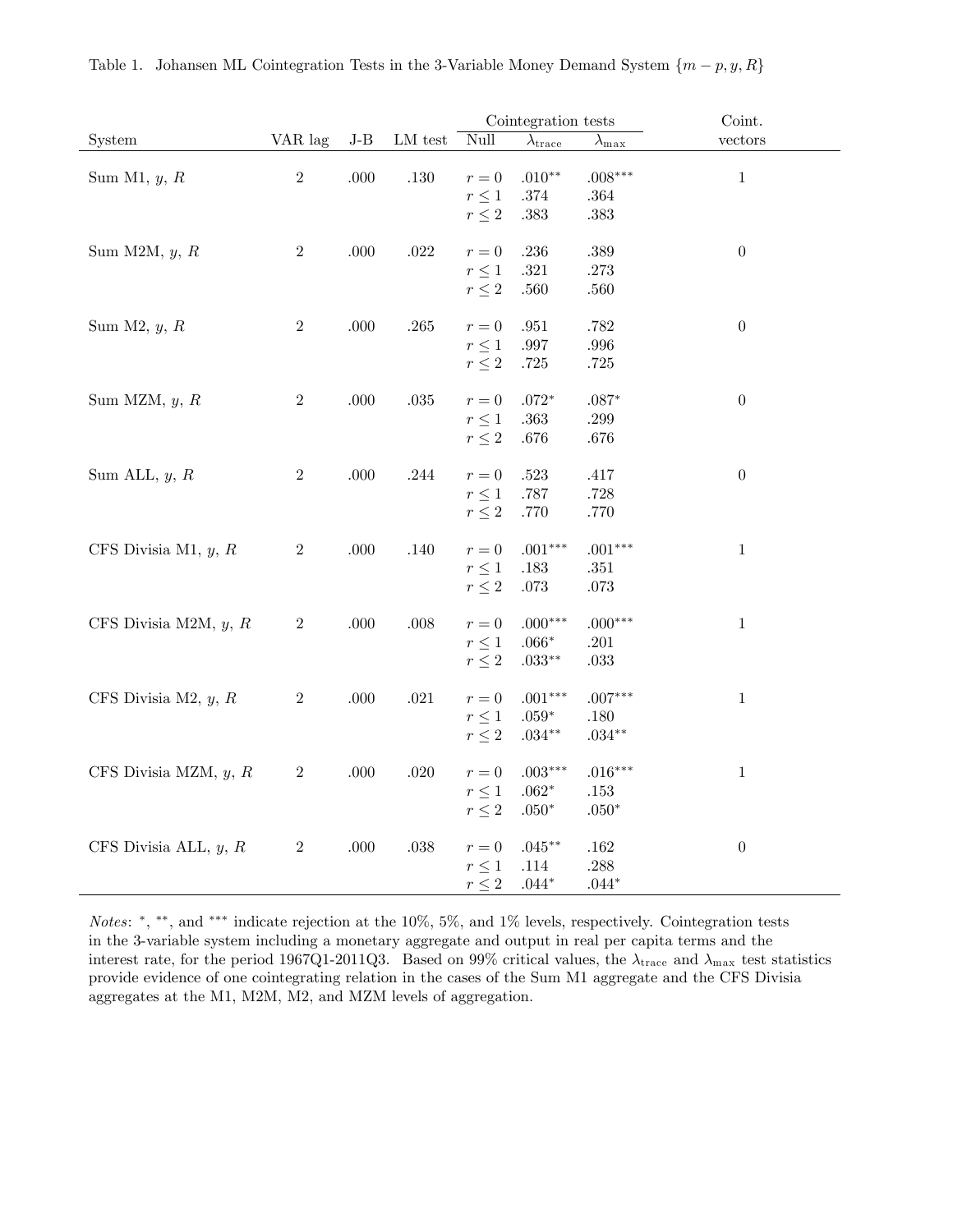| Table 2. Estimates of the Cointegration Vector(s) in the 3-Variable |
|---------------------------------------------------------------------|
| Money Demand System $\{m-p, y, R\}$                                 |

| Monetary        | Coint.   |       | System           |        |              |                 |
|-----------------|----------|-------|------------------|--------|--------------|-----------------|
| aggregate       | vectors  | $m-p$ | $\boldsymbol{y}$ | R      | Restrictions | <i>p</i> -value |
|                 |          |       |                  |        |              |                 |
| Sum M1          | 1        | 1.000 | $-1.000$         | 4.746  | $ 1, -1, R $ | .000            |
| Sum M2M         | $\theta$ |       |                  |        |              |                 |
| Sum M2          | $\theta$ |       |                  |        |              |                 |
| Sum MZM         | 0        |       |                  |        |              |                 |
| Sum ALL         | $\theta$ |       |                  |        |              |                 |
|                 |          |       |                  |        |              |                 |
| CFS Divisia M1  |          | 1.000 | $-1.000$         | 12.684 | $ 1, -1, R $ | .001            |
| CFS Divisia M2M |          | 1.000 | $-1.000$         | 26.787 | $[1, -1, R]$ | .091            |
| CFS Divisia M2  |          | 1.000 | $-1.000$         | 49.060 | $ 1, -1, R $ | .239            |
| CFS Divisia MZM |          | 1.000 | $-1.000$         | 17.012 | $ 1, -1, R $ | .043            |
| CFS Divisia ALL | $\theta$ |       |                  |        |              |                 |
|                 |          |       |                  |        |              |                 |

*Notes*: The restriction  $[1, -1, R]$  that identifies the money demand function cannot be rejected in the case of the CFS Divisia aggregates at the M2M, M2, and MZM levels with p-values of 0.091, 0.239, and 0.043, respectively. Moreover, we get  $R > 0$  with all the aggregates, consistent with what is expected according to the theory.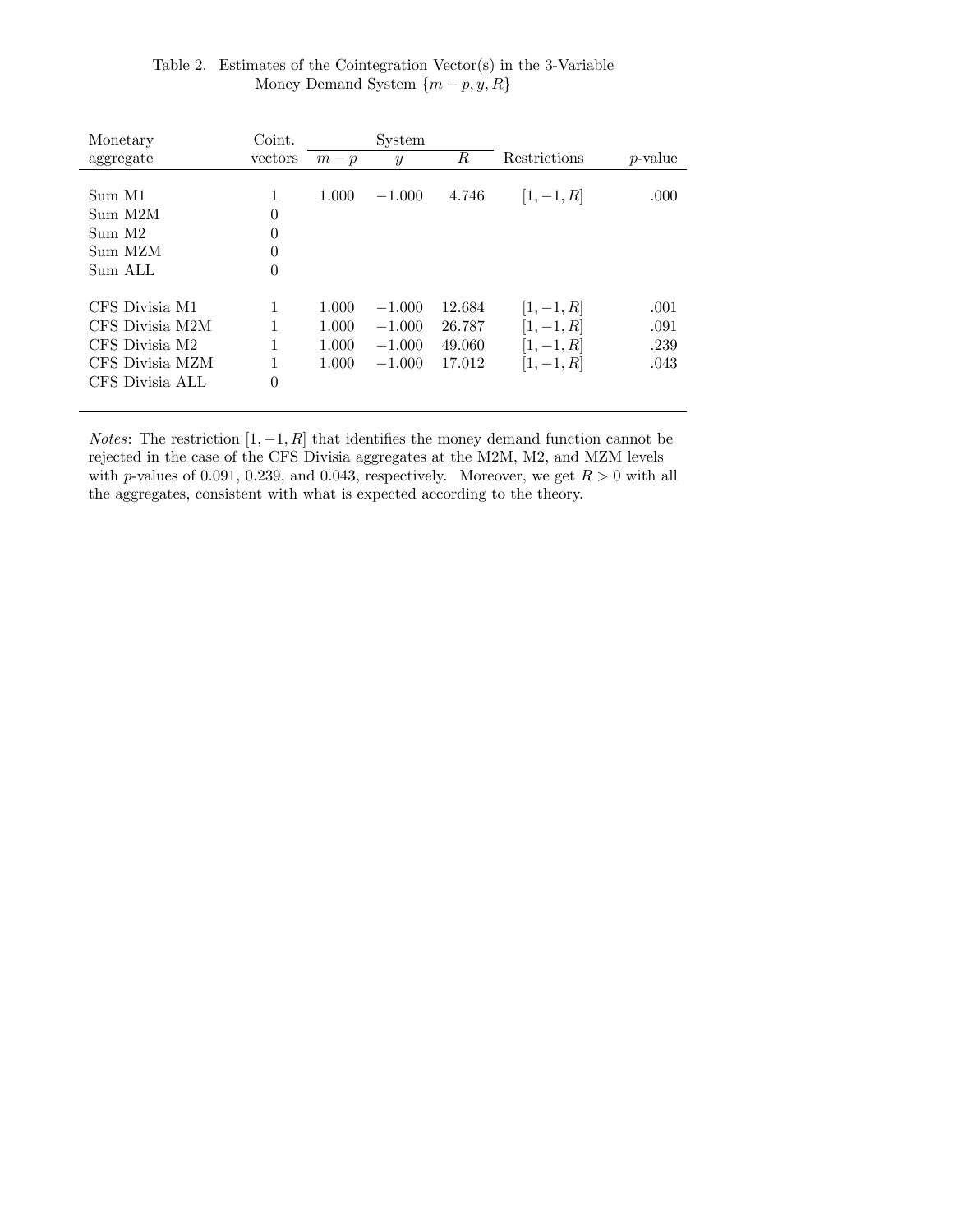|                                 |       |          |                                 | Cointegration tests      |                                | Coint.           |
|---------------------------------|-------|----------|---------------------------------|--------------------------|--------------------------------|------------------|
| System                          | $J-B$ | LM test  | Null                            | $\lambda_{\text{trace}}$ | $\lambda_{\rm max}$            | vectors          |
| $c, i$ , Sum M1, $y, R$         | .000  | .186     | $r=0$<br>$r\leq 1$              | $.000***$<br>$.023**$    | $.001***$<br>$.013^{\ast\ast}$ | $\mathbf{1}$     |
|                                 |       |          | $r\leq 2$<br>$r\leq 3$          | .459<br>$.587\,$         | .494<br>$.602\,$               |                  |
|                                 |       |          | $r\leq 4$                       | .363                     | .363                           |                  |
| $c, i$ , Sum M2M, $y, R$        | .000  | $.095\,$ | $r = 0$<br>$r\leq 1$            | $.008***$                | $.008***$                      | $\mathbf{1}$     |
|                                 |       |          | $r\leq 2$                       | .269<br>.406             | .453<br>$.362\,$               |                  |
|                                 |       |          | $r\leq 3$                       | .669                     | .774                           |                  |
|                                 |       |          | $r\leq 4$                       | .224                     | .224                           |                  |
| $c, i$ , Sum M2, $y, R$         | .000  | .488     | $\boldsymbol{r}=\boldsymbol{0}$ | $.014**$                 | $.016**$                       | $\boldsymbol{0}$ |
|                                 |       |          | $r\leq 1$                       | .288                     | $.225\,$                       |                  |
|                                 |       |          | $r\leq 2$                       | .683                     | .891                           |                  |
|                                 |       |          | $r\leq 3$                       | .443                     | .678                           |                  |
|                                 |       |          | $r\leq 4$                       | .099                     | .099                           |                  |
| $c, i$ , Sum MZM, $y, R$        | .000  | $.092\,$ | $\boldsymbol{r}=\boldsymbol{0}$ | $.003***$                | $.008***$                      | $\mathbf{1}$     |
|                                 |       |          | $r\leq 1$                       | .117                     | .326                           |                  |
|                                 |       |          | $r\leq 2$                       | $.225\,$                 | $.332\,$                       |                  |
|                                 |       |          | $r\leq 3$                       | .364                     | .429                           |                  |
|                                 |       |          | $r\leq 4$                       | .221                     | $.221\,$                       |                  |
| $c, i$ , Sum ALL, $y, R$        | .000  | $.316\,$ | $\boldsymbol{r}=\boldsymbol{0}$ | $.002***$                | $.009***$                      | $\mathbf{1}$     |
|                                 |       |          | $r\leq 1$<br>$r\leq 2$          | $.098*$<br>.398          | .126<br>$.798\,$               |                  |
|                                 |       |          | $r\leq 3$                       | .214                     | $.386\,$                       |                  |
|                                 |       |          | $r\leq 4$                       | .082                     | .082                           |                  |
| $c, i, CFS$ Divisia M1, $y, R$  | .000  | .246     | $\boldsymbol{r}=\boldsymbol{0}$ | $.000***$                | $.004***$                      | $\sqrt{2}$       |
|                                 |       |          | $r\leq 1$                       | $.005***$                | $.009***$                      |                  |
|                                 |       |          | $r\leq 2$                       | .189                     | .222                           |                  |
|                                 |       |          | $r\leq 3$                       | .442                     | $.706\,$                       |                  |
|                                 |       |          | $r\leq 4$                       | $.086*$                  | $.086*$                        |                  |
| $c, i, CFS$ Divisia M2M, $y, R$ | .000  | .193     | $\boldsymbol{r}=\boldsymbol{0}$ | $.000***$                | $.001***$                      | $\sqrt{2}$       |
|                                 |       |          | $r\leq 1$                       | $.000***$                | $.003***$                      |                  |
|                                 |       |          | $r\leq 2$                       | $.026^{\ast\ast}$        | $.054*$                        |                  |
|                                 |       |          | $r\leq 3$                       | .192                     | .476                           |                  |
|                                 |       |          | $r\leq 4$                       | $.040*$                  | $.040**$                       |                  |
| $c, i, CFS$ Divisia M2, $y, R$  | .000  | .401     | $\boldsymbol{r}=\boldsymbol{0}$ | $.000***$                | $.009***$                      | $\sqrt{3}$       |
|                                 |       |          | $r\leq 1$<br>$r\leq 2$          | $.000***$<br>$.006***$   | $.002***$<br>$.014**$          |                  |
|                                 |       |          | $r\leq 3$                       | .146                     | .413                           |                  |
|                                 |       |          | $r\leq 4$                       | $.033**$                 | $.033**$                       |                  |
| $c, i, CFS$ Divisia MZM, $y, R$ | .000  | .115     | $r = 0$                         | $.000***$                | $.006***$                      | 3                |
|                                 |       |          | $r\leq 1$                       | $.000***$                | $.013^{\ast\ast}$              |                  |
|                                 |       |          | $r\leq 2$                       | $.009***$                | $.028**$                       |                  |
|                                 |       |          | $r\leq 3$                       | .123                     | .328                           |                  |
|                                 |       |          | $r\leq 4$                       | $.039**$                 | $.039^{\ast\ast}$              |                  |
| $c, i, CFS$ Divisia ALL, $y, R$ | .000  | $.325\,$ | $r = 0$                         | $.000***$                | $.009***$                      | $\boldsymbol{3}$ |
|                                 |       |          | $r\leq 1$                       | $.000***$                | $.033**$                       |                  |
|                                 |       |          | $r\leq 2$                       | $.006***$                | $.023**$                       |                  |
|                                 |       |          | $r\leq 3$                       | $.098*$                  | .314                           |                  |
|                                 |       |          | $r\leq 4$                       | $.028**$                 | $.028**$                       |                  |

Table 3. Johansen ML Cointegration Tests in the 5-Variable System  $\{c, i, m-p, y, R\}$ 

*Notes*: \*,\*\*, and \*\*\* indicate rejection at the 10%,5%, and 1% levels. According to the  $\lambda_{\rm trace}$  and  $\lambda_{\rm max}$  test statistics at the 99% confidence level, we cannot reject the null hypothesis of one cointegrating vector with Sum M1, Sum M2M, Sum MZM, and Sum ALL aggregates. With the CFS Divisia aggregates we cannot reject the null of two cointegrating vectors at the M1 and M2M levels. The null of three cointegrating relations cannot be rejected in the case of the CFS Divisia aggregates at the M2, MZM, and ALL levels of aggregation.